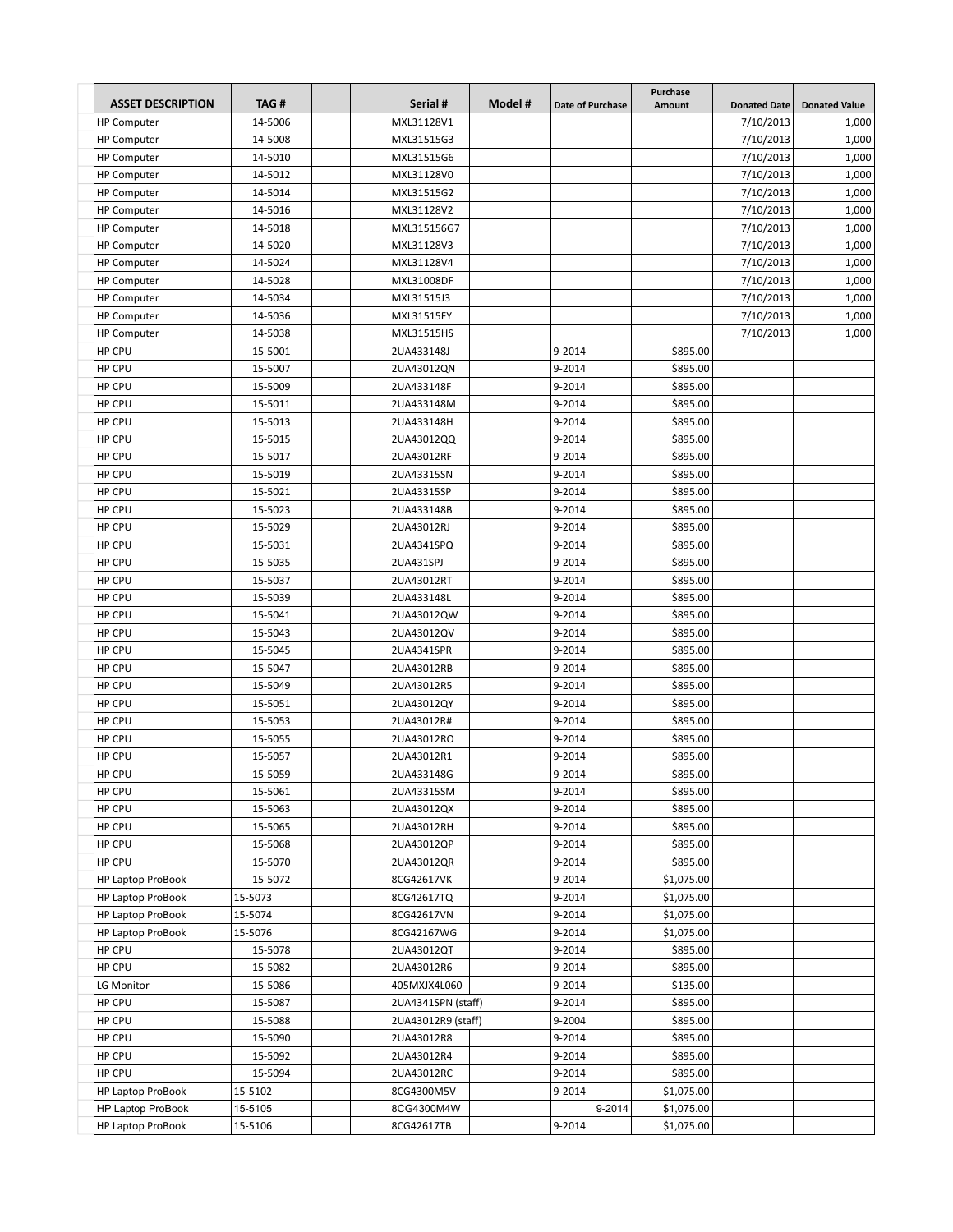| <b>HP Laptop ProBook</b> | 15-5107 | 8CG4300M3Z             |      | $9 - 2014$ | \$1,075.00 |  |
|--------------------------|---------|------------------------|------|------------|------------|--|
| <b>HP Laptop ProBook</b> | 15-5110 | 8CG42617W4             |      | $9 - 2014$ | \$1,075.00 |  |
| <b>HP Laptop ProBook</b> | 15-5119 | 8CG4300M4H             |      | $9 - 2014$ | \$1,075.00 |  |
| Acer Laptop              |         | NXMS2AA0074440F8347600 |      |            |            |  |
| Dell Inspiron Laptop     |         |                        | 2650 |            |            |  |
| Dell Inspiron Laptop     |         |                        | 2650 |            |            |  |
| Dell Inspiron Laptop     |         |                        | 2650 |            |            |  |
| Dell Inspiron Laptop     |         |                        | 2650 |            |            |  |
| HP Laptop ProBook        |         | 8CG4300M61             |      | 9-2014     | \$1,075.00 |  |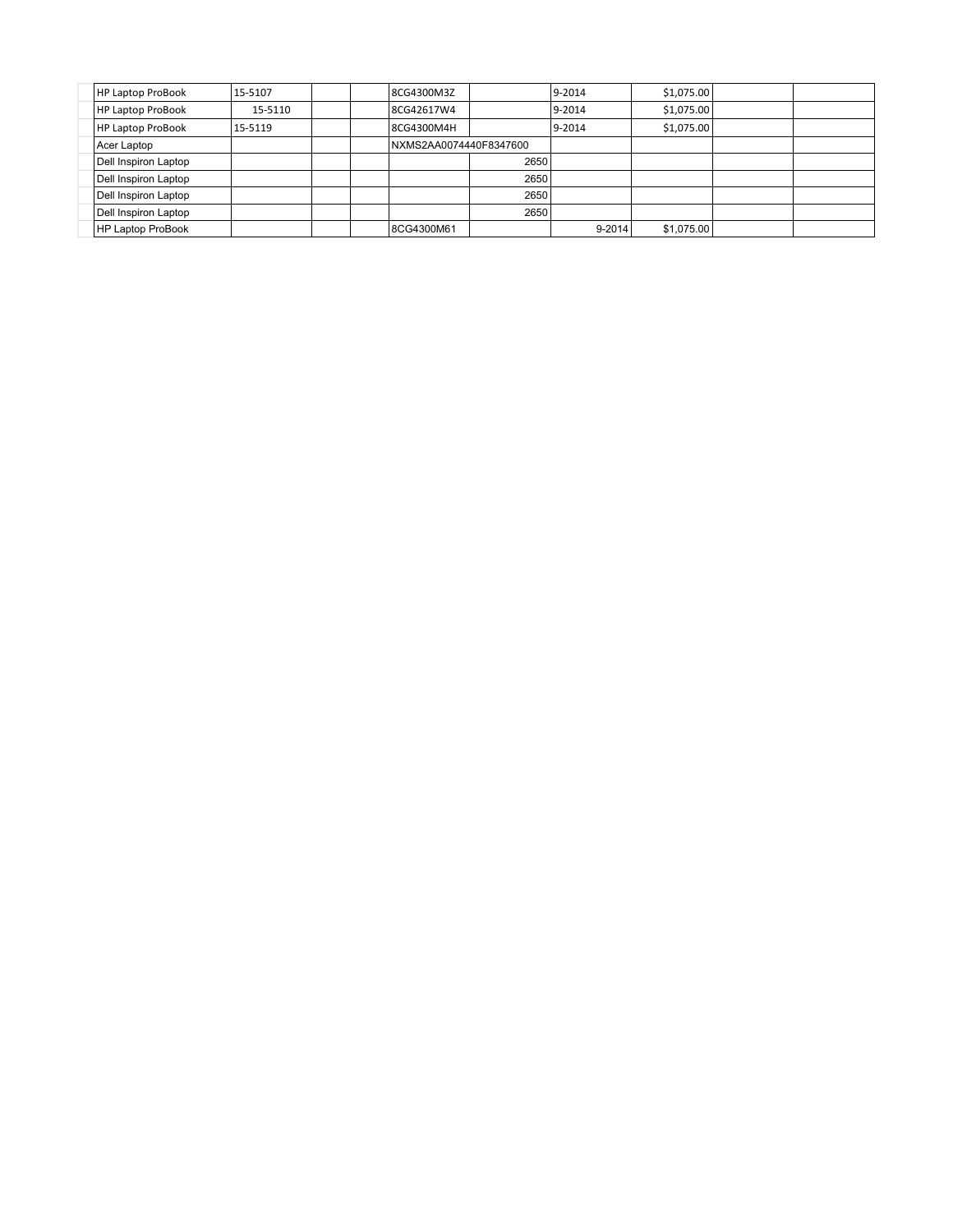| <b>Comments</b> | <b>ASSET DESCRIPTION</b> | TAG#      |                 | Serial Number   Model Number | Date of<br><b>Purchase</b> | Purchase<br><b>Amount</b> |
|-----------------|--------------------------|-----------|-----------------|------------------------------|----------------------------|---------------------------|
| expired         | <b>HP Chromebook</b>     | 15-120-1  | 5CD4328785      |                              | 11-2014                    | 319                       |
| broken          | <b>HP Chromebook</b>     | 15-121-2  | 5CD4337CPJ      |                              | 11-2014                    | \$319.00                  |
|                 | <b>HP Chromebook</b>     | 15-123-4  | 5CD43376Q1      |                              | 11-2014                    | \$319.00                  |
| broken          | <b>HP Chromebook</b>     | 15-124-5  | 5CD43376N8      |                              | 11-2014                    | \$319.00                  |
| expired         | <b>HP Chromebook</b>     | 15-125-6  | 5CD4337CVB      |                              | 11-2014                    | 319                       |
| broken          | <b>HP Chromebook</b>     | 15-126-7  | 5CD43379VK      |                              | 11-2014                    | \$319.00                  |
| expired         | <b>HP Chromebook</b>     | 15-128-9  | 5CD4337CLV      |                              | 11-2014                    | 319                       |
| broken          | <b>HP Chromebook</b>     | 15-129-10 | 5CD4337CQ7      |                              | 11-2014                    | \$319.00                  |
| expired         | <b>HP Chromebook</b>     | 15-132-13 | 5CD4337CQG      |                              | 11-2014                    | \$319.00                  |
| expired         | <b>HP Chromebook</b>     | 15-134-15 | 5CD43379W5      |                              | 11-2014                    | \$319.00                  |
| expired         | <b>HP Chromebook</b>     | 15-135-16 | 5CD4337CXH      |                              | 11-2014                    | 319                       |
| expired         | <b>HP Chromebook</b>     | 15-136-17 | 5CD4337CQH      |                              | 11-2014                    | 319                       |
| expired         | <b>HP Chromebook</b>     | 15-137-18 | 5CD43376PJ      |                              | 11-2014                    | \$319.00                  |
| expired         | <b>HP Chromebook</b>     | 15-138-19 | 5CD4337CNJ      |                              | 11-2014                    | 319                       |
| expired         | <b>HP Chromebook</b>     | 15-139-20 | 5CD433107N      |                              | 11-2014                    | \$319.00                  |
| broken          | <b>HP Chromebook</b>     | 15-140-1  | 5CD4337CP2      |                              | 11-2014                    | \$319.00                  |
|                 | <b>HP Chromebook</b>     | 15-153-14 | 5CD433107Q      |                              | 11-2014                    | \$319.00                  |
|                 | <b>HP Chromebook</b>     | 15-159-20 | 5CD43376PP      |                              | 11-2014                    | \$319.00                  |
| expired         | <b>HP Chromebook</b>     | 15-160-1  | 5CD433643Q      |                              | 11-2014                    | \$319.00                  |
| broken          | <b>HP Chromebook</b>     | 15-161-2  | 5CD4337CNX      |                              | 11-2014                    | \$319.00                  |
| expired         | <b>HP Chromebook</b>     | 15-162-3  | 5CD4337CPK      |                              | 11-2014                    | \$319.00                  |
| expired         | <b>HP Chromebook</b>     | 15-163-4  | 5CD4337CPL      |                              | 11-2014                    | \$319.00                  |
| expired         | <b>HP Chromebook</b>     | 15-164-5  | 5CD43374SR      |                              | 11-2014                    | \$319.00                  |
| expired         | <b>HP Chromebook</b>     | 15-165-6  | 5CD43376PD      |                              | 11-2014                    | \$319.00                  |
| expired         | <b>HP Chromebook</b>     | 15-166-7  | 5CD43376PX      |                              | 11-2014                    | \$319.00                  |
| expired         | <b>HP Chromebook</b>     | 15-167-8  | 5CD4337CPW      |                              | 11-2014                    | \$319.00                  |
| expired         | <b>HP Chromebook</b>     | 15-168-9  | 5CD4337CXS      |                              | 11-2014                    | \$319.00                  |
| expired         | <b>HP Chromebook</b>     | 15-169-10 | 5CD4337CQ4      |                              | 11-2014                    | \$319.00                  |
| expired         | <b>HP Chromebook</b>     | 15-170-11 | 5CD4337CT4      |                              | 11-2014                    | \$319.00                  |
| expired         | <b>HP Chromebook</b>     | 15-171-12 | 5CD4337B5J      |                              | 11-2014                    | \$319.00                  |
| expired         | <b>HP Chromebook</b>     | 15-172-13 | 5CD4337CNY      |                              | 11-2014                    | \$319.00                  |
| expired         | <b>HP Chromebook</b>     | 15-174-15 | 5CD4331065      |                              | 11-2014                    | \$319.00                  |
| expired         | <b>HP Chromebook</b>     | 15-176-17 | 5CD4337BW4      |                              | 11-2014                    | \$319.00                  |
| expired         | HP Chromebook            | 15-178-19 | 5CD4337660      |                              | 11-2014                    | \$319.00                  |
| expired         | <b>HP Chromebook</b>     | 15-179-20 | 5CD433106W      |                              | 11-2014                    | \$319.00                  |
| expired         | <b>HP Chromebook</b>     | 15-180-1  | 5CD4337CXD      |                              | 11-2014                    | \$319.00                  |
| expired         | <b>HP Chromebook</b>     | 15-181-2  | 5CD43376DO      |                              | 11-2014                    | \$319.00                  |
| broken          | <b>HP Chromebook</b>     | 15-183-4  | 5CD43374SS      |                              | 11-2014                    | \$319.00                  |
| expired         | <b>HP Chromebook</b>     | 15-185-6  | 5CD433783D      |                              | 11-2014                    | \$319.00                  |
| expired         | HP Chromebook            | 15-188-8  | 5CD43376PN      |                              | 11-2014                    | \$319.00                  |
| expired         | <b>HP Chromebook</b>     | 15-190-10 | 5CD43376PT      |                              | 11-2014                    | \$319.00                  |
| expired         | <b>HP Chromebook</b>     | 15-191-11 | 5CD43376PW      |                              | 11-2014                    | \$319.00                  |
| expired         | <b>HP Chromebook</b>     | 15-193-13 | 5CD4337CNO      |                              | 11-2014                    | \$319.00                  |
| expired         | <b>HP Chromebook</b>     | 15-194-14 | 5CD433107R      |                              | 11-2014                    | \$319.00                  |
| expired         | HP Chromebook            | 15-198-19 | 5CD43283FO      |                              | 11-2014                    | \$319.00                  |
| expired         | HP Chromebook            | 15-199-20 | 5CD4337CPS      |                              | 11-2014                    | \$319.00                  |
| broken          | <b>HP Laptop ProBook</b> | 15-5100   | 8CG42617TT      |                              | 9-2014                     | \$1,075.00                |
| expired         | ASUS Chromebook          | 16-101-2  | F8NLCX072875337 |                              | 11-2015                    | \$200.00                  |
| expired         | <b>ASUS Chromebook</b>   | 16-102-3  | F7NLCX10046730C |                              | 11-2015                    | \$200.00                  |
| broken          | <b>ASUS Chromebook</b>   | 16-104-5  | F8NLCX047448321 |                              | 11-2015                    | \$200.00                  |
| broken          | <b>HP Chromebook</b>     | 16-5002   | 5CD54500NG      |                              | 1-2016                     | \$300.00                  |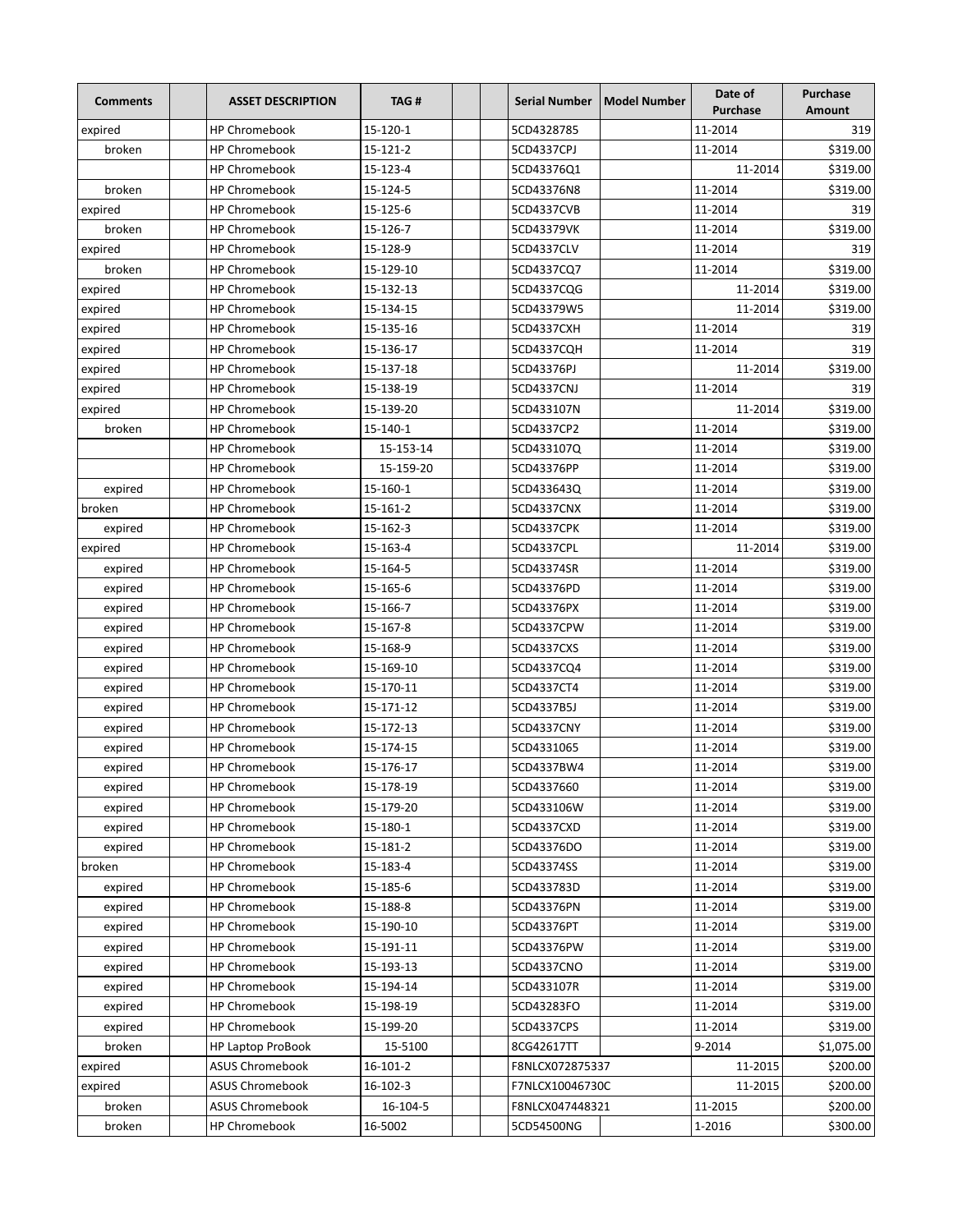| broken    | <b>HP Chromebook</b> | 16-5002 | 5CD54500NG | 1-2016    | \$300.00 |
|-----------|----------------------|---------|------------|-----------|----------|
| broken    | <b>HP Chromebook</b> | 16-5003 | 5CD545006R | 1-2016    | \$300.00 |
| expired   | <b>HP Chromebook</b> | 16-5004 | 5CD5450Z7V | 1-2016    | 300      |
| expired   | <b>HP Chromebook</b> | 16-5005 | 5CD5450ZN2 | 1-2016    | \$300.00 |
| broken    | <b>HP Chromebook</b> | 16-5006 | 5CD545119G | 1-2016    | \$300.00 |
| broken    | <b>HP Chromebook</b> | 16-5007 | 5CD5450ZD0 | 1-2016    | \$300.00 |
| broken    | <b>HP Chromebook</b> | 16-5008 | 5CD545116X | 1-2016    | \$300.00 |
| expired   | <b>HP Chromebook</b> | 16-5009 | 5CD5450ZJ1 | 1-2016    | \$300.00 |
|           | <b>HP Chromebook</b> | 16-5013 | 5CD545111N | 1-2016    | \$300.00 |
|           | <b>HP Chromebook</b> | 16-5016 | 5CD5450ZK2 | 1-2016    | \$300.00 |
|           | <b>HP Chromebook</b> | 16-5017 | 5CD545119K | 1-2016    | \$300.00 |
| broken    | <b>HP Chromebook</b> | 16-5018 | 5CD545116K | 1-2016    | \$300.00 |
|           | <b>HP Chromebook</b> | 16-5019 | 5CD545113V | 1-2016    | \$300.00 |
| broken    | <b>HP Chromebook</b> | 16-5020 | 5CD54502XR | 1-2016    | \$300.00 |
| broken    | <b>HP Chromebook</b> | 16-5022 | 5CD5450ZT4 | 1-2016    | \$300.00 |
|           | <b>HP Chromebook</b> | 16-5023 | 5CD54510F8 | 1-2016    | \$300.00 |
| expired   | <b>HP Chromebook</b> | 16-5027 | 5CD5450Z8T | 1-2016    | \$300.00 |
| expired   | <b>HP Chromebook</b> | 16-5028 | 5CD54511H2 | 1-2016    | 300      |
| expired   | <b>HP Chromebook</b> | 16-5029 | 5CD545117X | 1-2016    | \$300.00 |
| expired   | <b>HP Chromebook</b> | 16-5030 | 5CD545119R | 1-2016    | \$300.00 |
| expired   | <b>HP Chromebook</b> | 16-5031 | 5CD54511CX | 1-2016    | \$300.00 |
| broken    | <b>HP Chromebook</b> | 16-5032 | 5CD545119D | 1-2016    | 300      |
| expired   | <b>HP Chromebook</b> | 16-5034 | 5CD5450Z3Y | 1-2016    | \$300.00 |
| expired   | <b>HP Chromebook</b> | 16-5035 | 5CD5450ZCF | 1-2016    | \$300.00 |
| expired   | <b>HP Chromebook</b> | 16-5036 | 5CD5445MS8 | 1-2016    | \$300.00 |
| expired   | <b>HP Chromebook</b> | 16-5038 | 5CD545114L | 1-2016    | 300      |
| expired   | <b>HP Chromebook</b> | 16-5039 | 5CD5450Z75 | 1-2016    | \$300.00 |
| expired   | <b>HP Chromebook</b> | 16-5040 | 5CD5451182 | 1-2016    | \$300.00 |
| expired   | <b>HP Chromebook</b> | 16-5041 | 5CD5451105 | 1-2016    | \$300.00 |
| expired   | <b>HP Chromebook</b> | 16-5042 | 5CD54511GK | 1-2016    | 300      |
| expired   | <b>HP Chromebook</b> | 16-5043 | 5CD5450ZMC | 1-2016    | \$300.00 |
| broken    | <b>HP Chromebook</b> | 16-5045 | 5CD545119Y | 1-2016    | \$300.00 |
| broken    | ChromeBook           | 16-5047 | 5CD5514QC2 | 42424     | \$335.00 |
| expired   | ChromeBook           | 16-5050 | 5CD5514QBH | 42424     | \$335.00 |
| expired   | ChromeBook           | 16-5051 | 5CD5514QBC | 42424     | \$335.00 |
| defective | ChromeBook           | 16-5053 | 5CD5514QGC |           | \$335.00 |
| expired   | ChromeBook           | 16-5054 | 5CD5514QHQ | 42424     | \$335.00 |
| expired   | ChromeBook           | 16-5055 | 5CD5514QKW | 42424     | \$335.00 |
| expired   | ChromeBook           | 16-5056 | 5CD5514QDY | 42424     | \$335.00 |
| expired   | ChromeBook           | 16-5057 | 5CD5517V3N | 3/22/2016 | \$335.00 |
| expired   | ChromeBook           | 16-5059 | 5CD5517V35 | 3/22/2016 | \$335.00 |
|           | ChromeBook           | 16-5060 | 5CD5517V3P | 3/22/2016 | \$335.00 |
| expired   | ChromeBook           | 16-5061 | 5CD5517V02 | 3/22/2016 | \$335.00 |
| expired   | ChromeBook           | 16-5063 | 5CD5513Y9X | 5/3/2016  | \$325.00 |
| broken    | ChromeBook           | 16-5064 | 5CD5513YB7 | 5/3/2016  | 325      |
| expired   | ChromeBook           | 16-5065 | 5CD5513VT9 | 5/3/2016  | 325      |
| expired   | ChromeBook           | 16-5066 | 5CD5513Y9T | 5/3/2016  | \$325.00 |
| expired   | ChromeBook           | 16-5067 | 5CD5513YB5 | 5/3/2016  | \$325.00 |
| expired   | ChromeBook           | 16-5068 | 5CD5513yB0 | 5/3/2016  | 325      |
| expired   | ChromeBook           | 16-5069 | 5CD5513WQL | 5/3/2016  | 325      |
| expired   | ChromeBook           | 16-5070 | 5CD5513yB6 | 5/3/2016  | \$325.00 |
| expired   | ChromeBook           | 16-5071 | 5CD5513WVF | 5/3/2016  | 325      |
| expired   | ChromeBook           | 16-5073 | 5CD5513YC4 | 5/3/2016  | 325      |
|           |                      |         |            |           |          |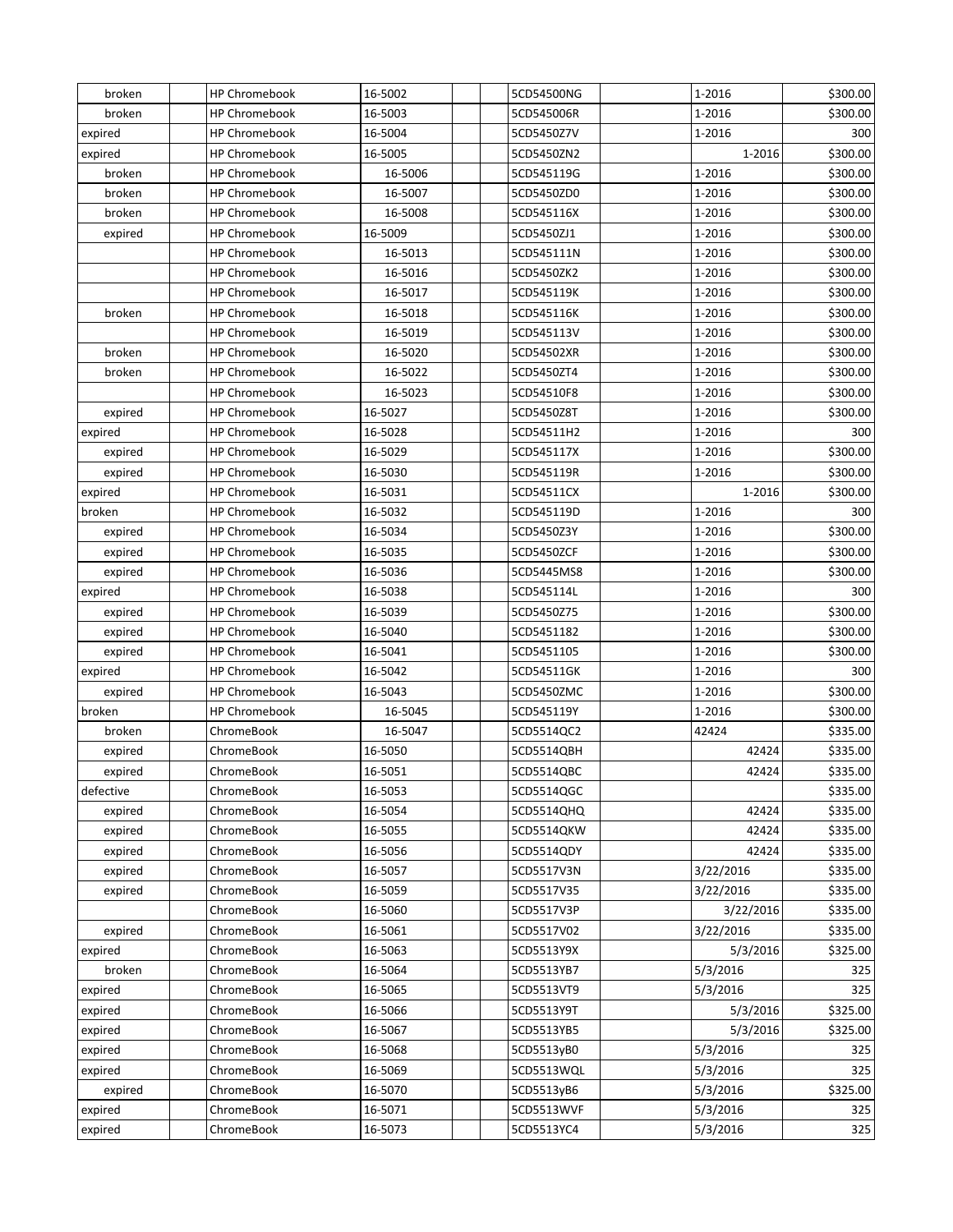| expired   | ChromeBook | 16-5074 | 5CD5513WY8  | 5/3/2016  | 325      |
|-----------|------------|---------|-------------|-----------|----------|
| expired   | ChromeBook | 16-5075 | 5CD5513X0K  | 5/3/2016  | 325      |
| expired   | ChromeBook | 16-5076 | 5CD5514N62  | 5/3/2016  | 325      |
| expired   | ChromeBook | 16-5077 | 5CD5513YBD  | 5/3/2016  | \$325.00 |
| expired   | ChromeBook | 16-5078 | 5CD5513WZS  | 5/3/2016  | 325      |
| expired   | ChromeBook | 16-5079 | 5CD5514N7Z  | 5/3/2016  | \$325.00 |
| expired   | ChromeBook | 16-5080 | 5CD5513WHW  | 5/3/2016  | 325      |
| expired   | ChromeBook | 16-5081 | 5CD5514N75  | 5/3/2016  | 325      |
| expired   | ChromeBook | 16-5082 | 5CD5513YBK  | 5/3/2016  | 325      |
| expired   | ChromeBook | 16-5083 | 5CD5513YB8  | 5/3/2016  | 325      |
| expired   | ChromeBook | 16-5084 | 5CD5513VVr  | 5/3/2016  | \$325.00 |
| expired   | ChromeBook | 17-5087 | 5CD6357HF9  | 10/3/2016 | 267.2    |
| expired   | ChromeBook | 17-5088 | 5CD6357HGC  | 10/3/2016 | \$267.20 |
| broken    | ChromeBook | 17-5089 | 5CD6357HGZ  | 10/3/2016 | \$267.20 |
| broken    | ChromeBook | 17-5091 | 5CD6357JKD  | 10/3/2016 | \$267.20 |
| broken    | ChromeBook | 17-5092 | 5CD6357JNQ  | 10/3/2016 | \$267.20 |
| broken    | ChromeBook | 17-5093 | 5CD6357JJ2  | 10/3/2016 | \$267.20 |
| broken    | ChromeBook | 17-5094 | 5CD6357JJ7  | 10/3/2016 | \$267.20 |
| broken    | ChromeBook | 17-5095 | 5CD6357JJO  | 10/3/2016 | \$267.20 |
| broken    | ChromeBook | 17-5096 | 5CD635531J  | 10/3/2016 | \$267.20 |
| broken    | ChromeBook | 17-5097 | 5CD63553CY  | 10/3/2016 | \$267.20 |
| broken    | ChromeBook | 17-5099 | 5CD63555Z1  | 10/3/2016 | \$267.20 |
|           | ChromeBook | 17-5100 | 5CD63556BT  | 10/3/2016 | \$267.20 |
|           | ChromeBook | 17-5101 | 5CD6356Q4Y  | 10/3/2016 | \$267.20 |
| expired   | ChromeBook | 17-5103 | 5CD6356Q6P  | 10/3/2016 | \$267.20 |
| expired   | ChromeBook | 17-5104 | 5CD6356Q7D  | 10/3/2016 | \$267.20 |
| expired   | ChromeBook | 17-5105 | 5CD6356Q95  | 10/3/2016 | \$267.20 |
| defective | ChromeBook | 17-5106 | 5CD6356Q9C  | 10/3/2016 | \$267.20 |
| expired   | ChromeBook | 17-5107 | 5CD6356QC6  | 10/3/2016 | \$267.20 |
| expired   | ChromeBook | 17-5108 | 5CD6356QCW  | 10/3/2016 | \$267.20 |
|           | ChromeBook | 17-5109 | 5CD6356QFW  | 10/3/2016 | \$267.20 |
|           | ChromeBook | 17-5110 | 5CD6356QH1  | 10/3/2016 | \$267.20 |
|           | ChromeBook | 17-5114 | 5CD6356QLB  | 10/3/2016 | \$267.20 |
| broken    | ChromeBook | 17-5116 | 5CD6356QNG  | 10/3/2016 | \$267.20 |
| broken    | ChromeBook | 17-5118 | 5CD6356QNJ  | 10/3/2016 | \$267.20 |
| expired   | ChromeBook | 17-5119 | 5CD6356QP2  | 10/3/2016 | \$267.20 |
|           | ChromeBook | 17-5127 | 5CD6356QSX  | 10/3/2016 | \$267.20 |
| expired   | ChromeBook | 17-5129 | 5CD6356QT4  | 10/3/2016 | \$267.20 |
| expired   | ChromeBook | 17-5130 | 5CD6356Q    | 10/3/2016 | \$267.20 |
| expired   | ChromeBook | 17-5131 | 5CD6356QT7  | 10/3/2016 | \$267.20 |
| expired   | ChromeBook | 17-5132 | 5CD6356QTD  | 10/3/2016 | \$267.20 |
| expired   | ChromeBook | 17-5133 | 5CD6356QTF  | 10/3/2016 | \$267.20 |
| expired   | ChromeBook | 17-5133 | 5CD6356QTF  | 10/3/2016 | \$267.20 |
| expired   | ChromeBook | 17-5134 | 5CD6356QTG  | 10/3/2016 | \$267.20 |
| expired   | ChromeBook | 17-5136 | 5CD6356QTL  | 10/3/2016 | \$267.20 |
| broken    | ChromeBook | 17-5138 | 5CD6356QTP  | 10/3/2016 | \$267.20 |
| expired   | ChromeBook | 17-5139 | 5CD6356QTQ  | 10/3/2016 | \$267.20 |
| expired   | ChromeBook | 17-5140 | 5CD6356QTR  | 10/3/2016 | \$267.20 |
| expired   | ChromeBook | 17-5142 | 5CD6356QTT  | 10/3/2016 | \$267.20 |
| expired   | ChromeBook | 17-5143 | 5CD6356QTX  | 10/3/2016 | \$267.20 |
|           | ChromeBook | 17-5144 | 5CD6357 JJH | 10/3/2016 | \$267.20 |
| expired   | ChromeBook | 17-5145 | 5CD6357JK7  | 10/3/2016 | \$267.20 |
| expired   | ChromeBook | 17-5147 | 5CD6357HG4  | 10/3/2016 | \$267.20 |
|           |            |         |             |           |          |